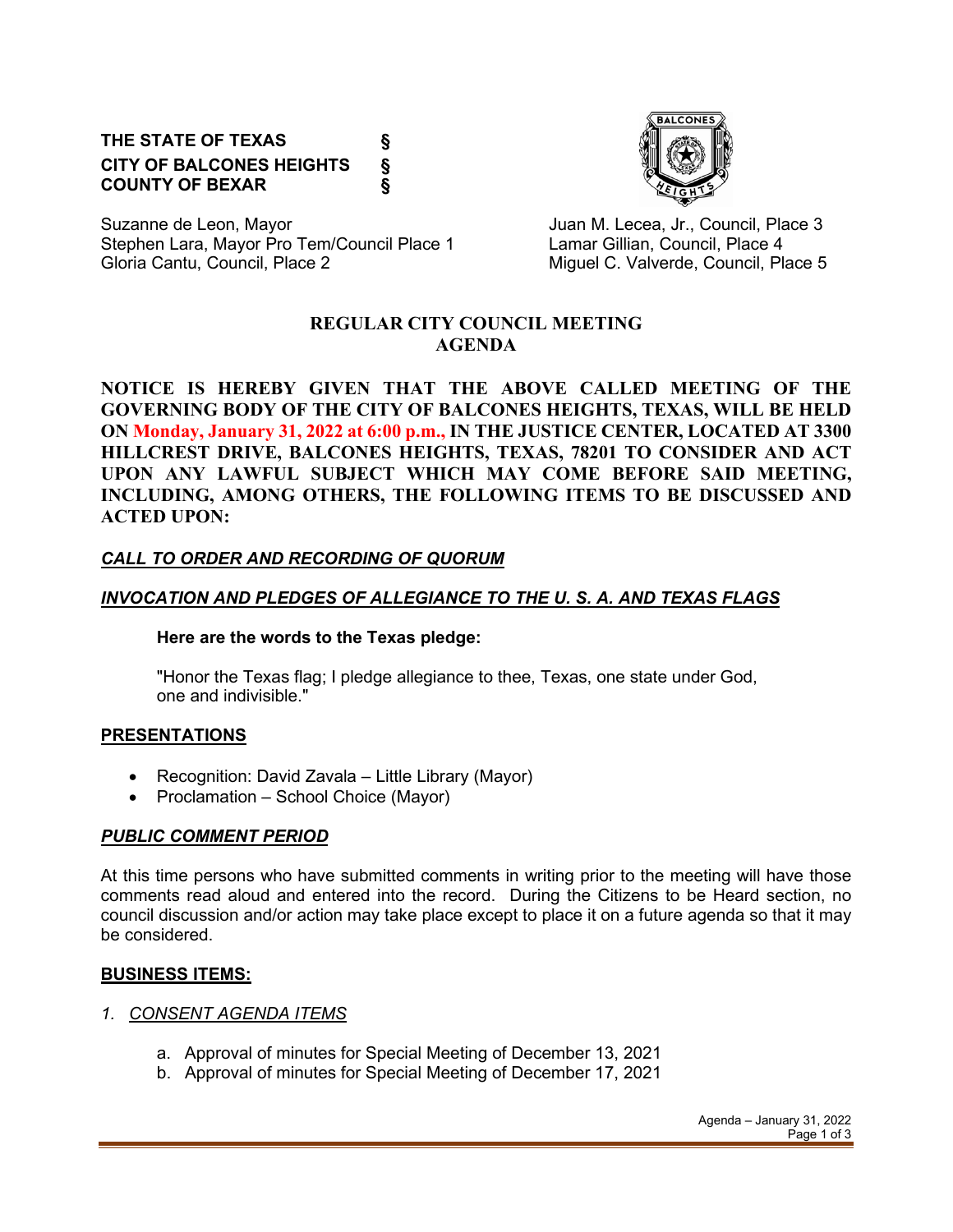- c. Finance Report for the month of December 2021
- d. Certificate of Appointment for a Health Authority Renewal
- e. Adopt a resolution ordering a Joint/General Election to be held with Bexar County on May 7, 2022.
- 2. Discussion and direction to staff regarding the 2022 Community Development Block Grant Application. (Thelen)
- 3. Consideration and **ACTION** to direct City Engineer, 6S Engineering to proceed with the design phase engineering and additional professional services for the reconstruction of Hillcrest Drive. (Thelen)
- 4. Discussion and **ACTION** amending Title V. Public Utilities, Chapter 54 Illicit Discharge General Provisions. (Thelen)
- 5. Discussion and **ACTION** amending Title V. Public Utilities, Chapter 54 Illicit Discharge Storm Water Pollution Control. (Thelen)
- 6. Strategic Plan Update. (Nastasi/Thelen)
- 7. Economic Development Report. (Nastasi)
- 8. Finance Committee Update. (Gillian)
- 9. Department Reports and Q&A (Police Department, Fire Department, Community Development, Finance, and Economic Development & Public Affairs*)*

## *ANNOUNCEMENTS AND REQUESTS:*

- 10. Announcements by City Administrator
- 11. Announcements by Mayor and Council Members
- 12. Agenda Item Requests by Mayor and Council Members to be placed on a future City Council agenda.

## *EXECUTIVE SESSION:*

#### *RE-CONVENE IN OPEN SESSION:*

## *ADJOURNMENT:*

## **DECORUM REQUIRED**

**Any disruptive behavior, including shouting or derogatory statements or comments may be ruled out of order by the Presiding Officer. Continuation of this type of behavior could result in a request by the Presiding Officer that the individual be dropped or muted from the call.**

The Balcones Heights City Council reserves the right to adjourn into **executive session** at any time to discuss any of the matters listed above, as authorized by Texas Government Code § 551.071 (Consultation with Attorney) § 551.072 (Deliberations about Real Property) § 551.073 (Deliberations